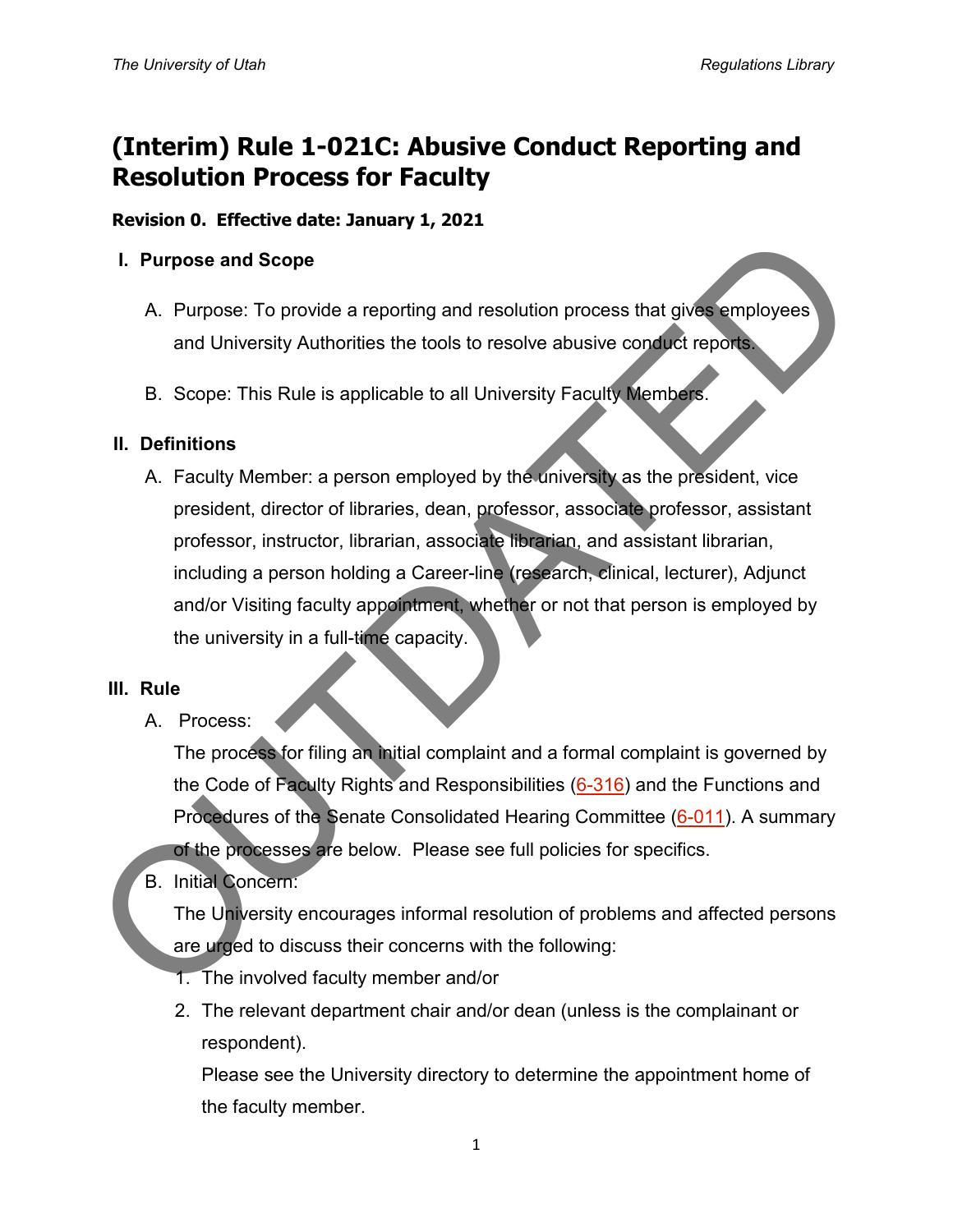C. Formal Complaint (if informal resolution not reached through the process above) If informal resolution is inappropriate or not achieved within 30 days, any person directly aggrieved by the allegation or any faculty member, student or staff member may file a complaint alleging a violation of the rules of the faculty code by a faculty member.

Complaints of violations of the abusive conduct policy that have not been able to be resolved informally may be filed in the office of the Senior Vice President for Academic Affairs or the Senior Vice President for Health Sciences, depending on the department of the responding faculty member. If either vice president is the complainant or the respondent, the other vice president shall act under these rules. The cognizant Vice President or their designee shall provide the responding faculty member with a copy of the complaint. by a faculty member.<br>
Complaints of violations of the abusive conduct policy that have not be resolved informally may be filed in the office of the Senior Vice President for<br>
Academic Affairs or the Senior Vice President f

### Form: https://regulations.utah.edu/academics/appendices\_6/6-316.6.app.php

Once received, in consultation with the appropriate dean(s) and chair/director (unless either is the complainant or respondent), the cognizant vice president or designee shall determine whether efforts at informal resolution are appropriate and, if so, shall take whatever steps are useful to that end. These steps may include delegation of the informal resolution process to another person, meetings with the complainant and respondent, or any other processes that the vice president or designee thinks will assist in reaching an informal resolution.

If informal resolution is inappropriate, or if additional efforts at informal resolution are not successful within 30 days of the filing of the complaint, the vice president shall forward the complaint, with a description of efforts at attaining informal resolution, to the Consolidated Hearing Committee (hereafter "CHC") and notify the respondent and the complainant, and the cognizant department chair/director and dean of the same. From this point forward, the office of the vice president shall be a party to the proceedings.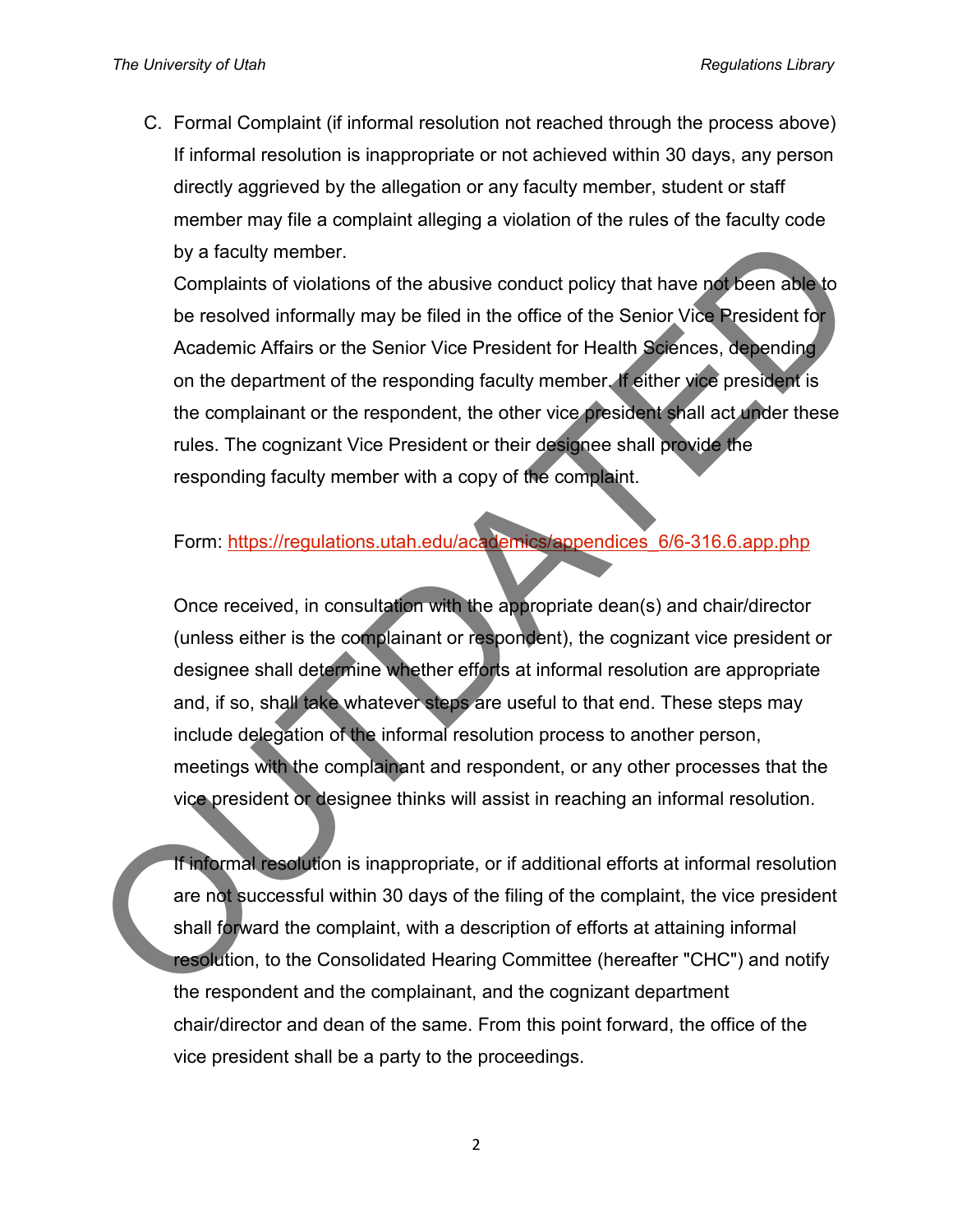If a complaint is referred to the Consolidated Hearing Committee, please see [Policy 6-011](https://regulations.utah.edu/academics/6-011.php) for the full hearing process.

*[Note: Parts IV-VII of this Regulation (and all other University Regulations) are Regulations Resource Information – the contents of which are not approved by the Academic Senate or Board of Trustees, and are to be updated from time to time as determined appropriate by the cognizant Policy Officer and the Institutional Policy Committee, as per Policy 1-001 and Rule 1- 001.]*

## **IV. Rules, Procedures, Guidelines, Forms and other Related Resources**

- A. Rules.
- 1. R1-021A: Abusive Conduct Reporting and Resolution Process for University Staff (non-UUHC), Academic Staff, Educational Trainees, Postdoctoral Fellows and Medical Housestaff. Board of Trustees, and are to be undered from time to time as deferenment appropriate purpose that the contract Poley Committee, as per Poley 1-001 start Rule 1-<br>
Out 1.<br>
N. Rules, Procedures, Guidelines, Forms and other R
	- 2. R1-021B: Abusive Conduct Reporting and Resolution Process for UUHC Staff.
	- B. Procedures. [reserved]
	- C. Guidelines. [reserved]
	- D. Forms [reserved]
	- E. Other related resource materials. [reserved]
	- **V. References**

Abusive Conduct Reporting Amendments ("ACRA") is Utah Code Section 67-26-101 et seq., Utah Public Employees Healthy Workplace Act, as amended

Utah System of Higher Education (formerly Utah Board of Regents) Rule R831

School of Medicine Professional Conduct Policy for Faculty Professional Conduct of University of Utah Health Medical Providers Ethical Standards and Code of Conduct **Handbook**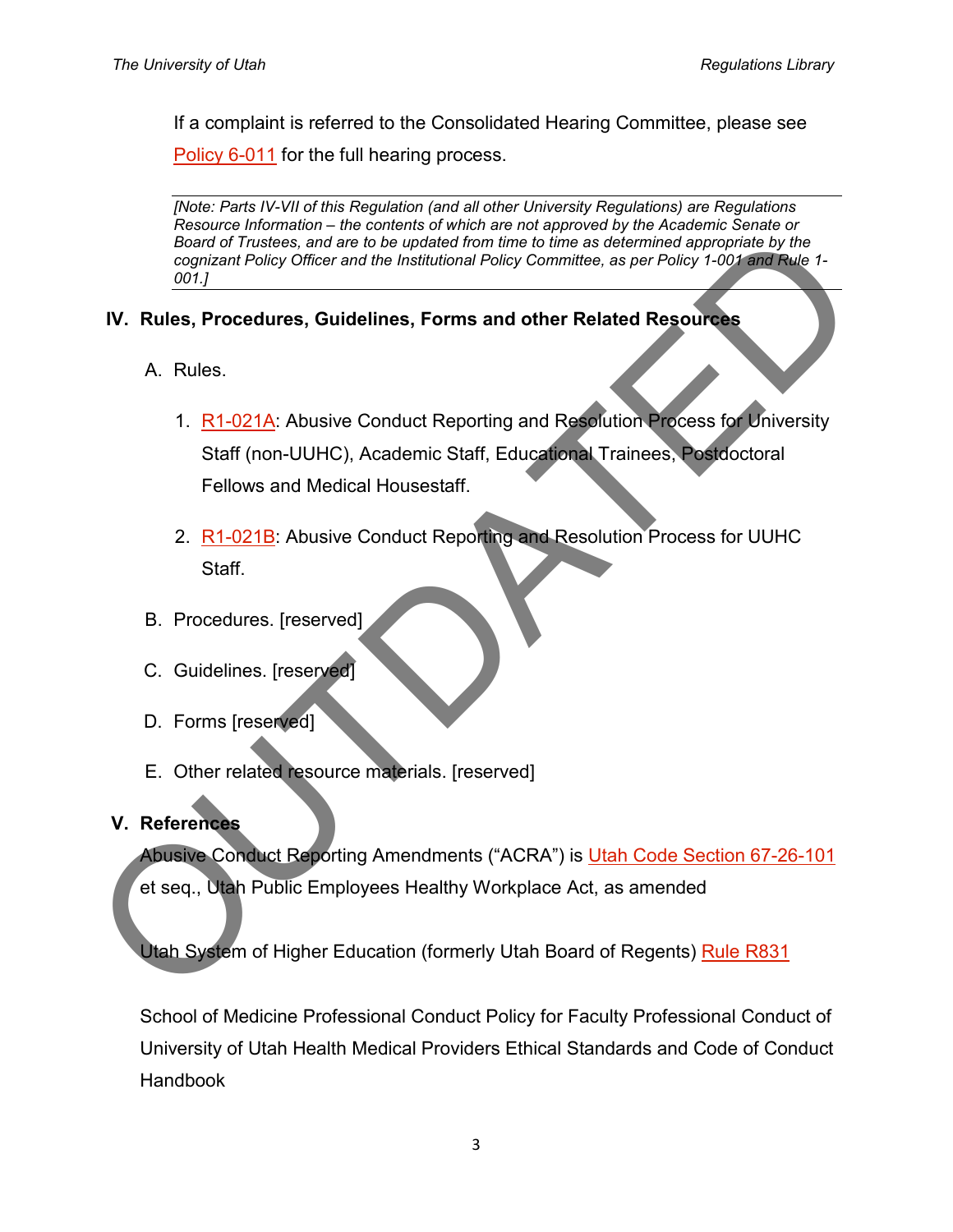### [Policy 5-001:](https://regulations.utah.edu/human-resources/5-001.php) Personnel Definitions

**[Policy 5-106:](https://regulations.utah.edu/human-resources/5-106.php) Equal Opportunity and Nondiscrimination in Employment** 

Policy 5-111: Corrective Actions and Termination Policy for Staff

Policy 5-205: Code of Conduct for Staff

Policy 1-012: University Non-discrimination Policy

Policy 6-309: Academic Staff, Educational Trainees, Postdoctoral Fellows and Medical Housestaff

Policy 6-316: Code of Faculty Rights and Responsibilities

#### **VI. Contacts**

The designated contact officials for this Regulation are:

- A. Policy Owner (primary contact person for questions and advice): Associate Vice President for Faculty-Academic Affairs and the Associate Vice President for Health Sciences. Policy 5-111: Corrective Actions and Termination Policy for Staff<br>
Policy 5-205: Code of Conduct for Staff<br>
Policy 6-309: Academic Staff, Educational Trainees, Postoctoral Fellows and<br>
Medicial Housestaff<br>
Policy 6-316: Co
	- B. Policy Officers: Sr. Vice President for Academic Affairs and Sr. Vice President for Health Sciences

These officials are designated by the University President or delegee, with assistance of the Institutional Policy Committee, to have the following roles and authority, as provide in University Rule 1-001:

*"A 'Policy Officer' will be assigned by the President for each University Policy, and will typically be someone at the executive level of the University (i.e., the President and his/her Cabinet Officers). The assigned Policy Officer is authorized to allow exceptions to the Policy in appropriate cases…"*